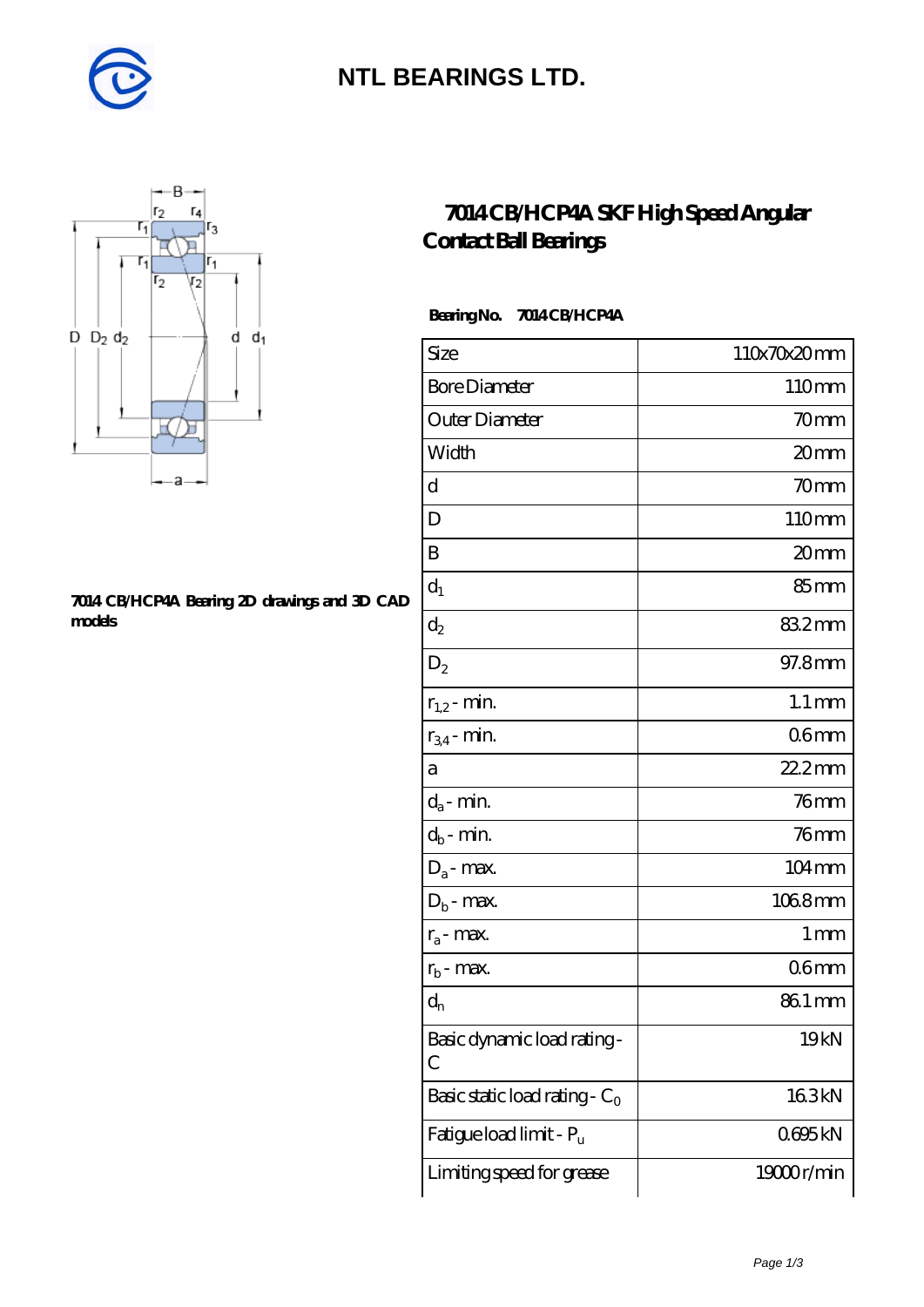

# **[NTL BEARINGS LTD.](https://m.diabetesfriends.net)**

| lubrication                           |                     |
|---------------------------------------|---------------------|
| Limiting speed for oil<br>lubrication | 3000mm/min          |
| Ball - $D_w$                          | 7.938mm             |
| Ball - z                              | 28                  |
| $G_{ref}$                             | $7.27$ cm $3$       |
| Calculation factor - $f_0$            | 96                  |
| Preload class $A - G_A$               | 64N                 |
| Preload class $B - G_B$               | 130N                |
| Preload class C - $G_C$               | 390N                |
| Calculation factor - f                | 1.07                |
| Calculation factor - f                | 1                   |
| Calculation factor - $f_{2A}$         | 1                   |
| Calculation factor - $f_{\rm 2B}$     | 1.02                |
| Calculation factor - $f_{\chi}$       | 1.05                |
| Calculation factor - $f_{HC}$         | 1.01                |
| Preload class A                       | 53N/micron          |
| Preload class B                       | 70N/micron          |
| Preload class C                       | 110N/micron         |
| $d_1$                                 | 85 mm               |
| $\mathrm{d}_2$                        | 832mm               |
| $D_2$                                 | 97.8mm              |
| $r_{1,2}$ min.                        | $1.1 \,\mathrm{mm}$ |
| $r_{34}$ min.                         | 06 <sub>mm</sub>    |
| $d_a$ min.                            | $76$ mm             |
| $d_h$ min.                            | $76$ mm             |
| $D_a$ max.                            | 104mm               |
| $D_{b}$ max.                          | 1068mm              |
| $r_a$ max.                            | 1 <sub>mm</sub>     |
| $r_{\rm b}$ max.                      | 06 <sub>mm</sub>    |
| $d_{n}$                               | 86.1 mm             |
|                                       |                     |